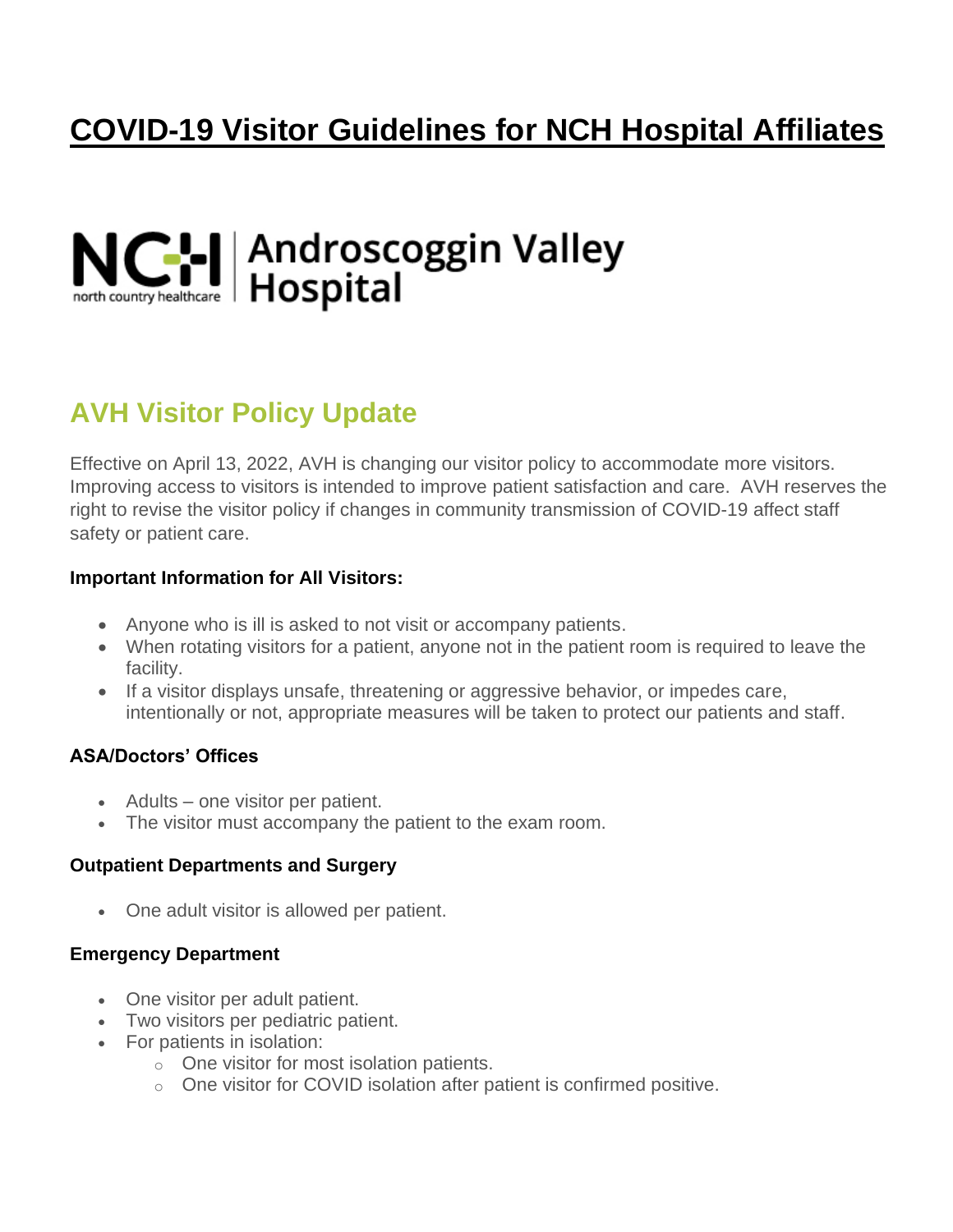- No visitor for patients with COVID-19 who are on "continuous" aerosolizing therapies, including BiPAP and Vapotherm.
- **EXECT** All visitors must leave the room during any aerosolizing procedure.
- **EXEL All visitors must strictly follow PPE guidelines and must stay in the patient's** room throughout the visit.
- There may be times when our waiting area or department becomes too crowded to remain safe. When this occurs, visitors may be asked to wait in the department waiting area or their car until the patient gets to their room, or the ER is less crowded.

# **Adult Inpatient**

- All adult hospital inpatients, except those in isolation, may have one visitor at a time.
- During labor and delivery, maternity patients may have two support persons.
- Labor and delivery patients, outside the delivery, may have two visitors.
- For patients in isolation:
	- o One **designated** visitor for most isolation patients, including those in COVID-19 isolation.
		- No visitor for patients with COVID-19 who are on "continuous" aerosolizing therapies, including BiPAP and Vapotherm.
	- o All visitors must strictly follow personal protective equipment (PPE) guidelines and must stay in the patient's room throughout the visit.
	- o All visitors must leave the room during any aerosolizing procedures.
- Hospice or Comfort Measures Only (CMO) patients may have two visitors at a time unless previous arrangements are made with the care team and house coordinator.

## **Pastoral Care**

• Patients may have Pastoral Care visitation to attend to spiritual needs.

## **Cafeteria and Gift Shop**

• Both are open to visitors and any individual(s) who have been screened and enter the Hospital.

## **Revised 04/12/2022**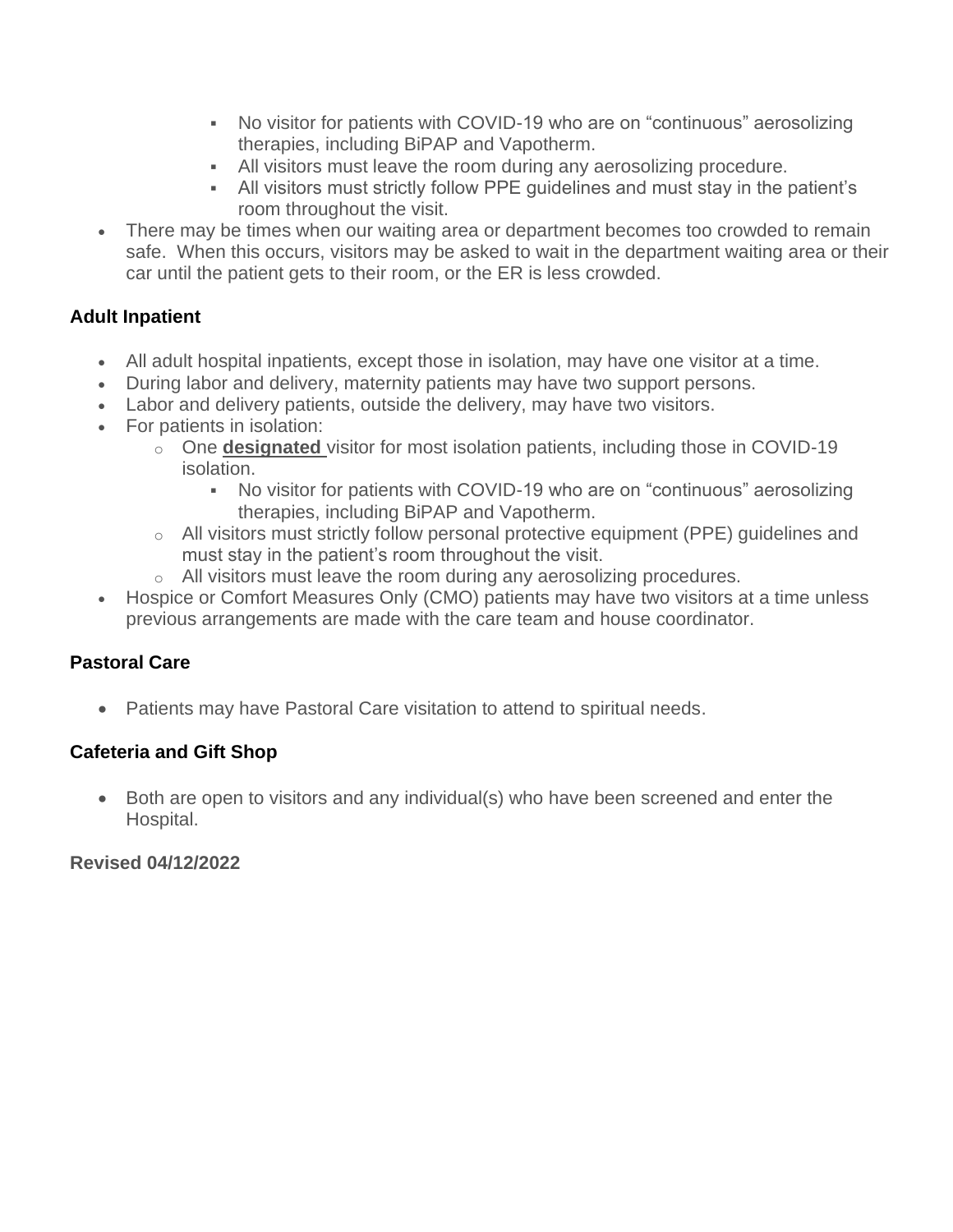

# **UCVH Visitor Guidelines: Moderate Community Transmission**

Upper Connecticut Valley Hospital places the highest priority on the health and safety of our patients and staff. Visitor guidelines are continually evolving to protect our patients, caregivers, and employees while balancing the importance of being with friends and family.

These visitor guidelines apply to patients who are seen at UCVH. Guidelines will be reassessed and adjusted based upon the most up-to-date information and recommended best practices for limiting the spread of COVID-19. We appreciate your understanding as we work to keep our patients, their families, and our staff safe as the pandemic continues.

"Visitors" are considered those who seek to access at UCVH and who are not directly involved in the care of patients as outlined here but who wish to socialize with and support a patient. Visitors must be at least 12 years of age. Visitors are not allowed to visit any area in the hospital except the specific location in which they are seeing a patient - they may not access the gift shop, cafeteria, or other lobbies, but may use the UCVH chapel to seek solace and comfort.

## **Important Note Regarding Exception for Patients with Disabilities**

Patients with disabilities such as significant physical disabilities or intellectual or cognitive disabilities may require the presence of a family member, personal care assistant, or similar disability service provider who is knowledgeable about the management of the patient's care and/or able to assist physically or emotionally during the patient's hospitalization. This will be permitted and limited to one designated support person. Any restriction outlined below will not apply in this circumstance. The designated support person must comply with the requirements outlined below for all caregivers, all of which are aimed at containing the spread of COVID-19.

## **Guidelines during Moderate Community spread.**

It is important to note that individual departments, sections, or units may have additional constraints or requirements beyond these guidelines, based on the need to maintain patient and staff health and safety. *Department-specific constraints or changes to this policy may occur at any time without advanced notice, driven by current patient volume and staffing resources.* Patients and caregivers should contact the specific department or unit if there are questions.

• All visitors must be without any COVID-19 symptoms and successfully pass our symptom screening before entering a building. This screening will include a series of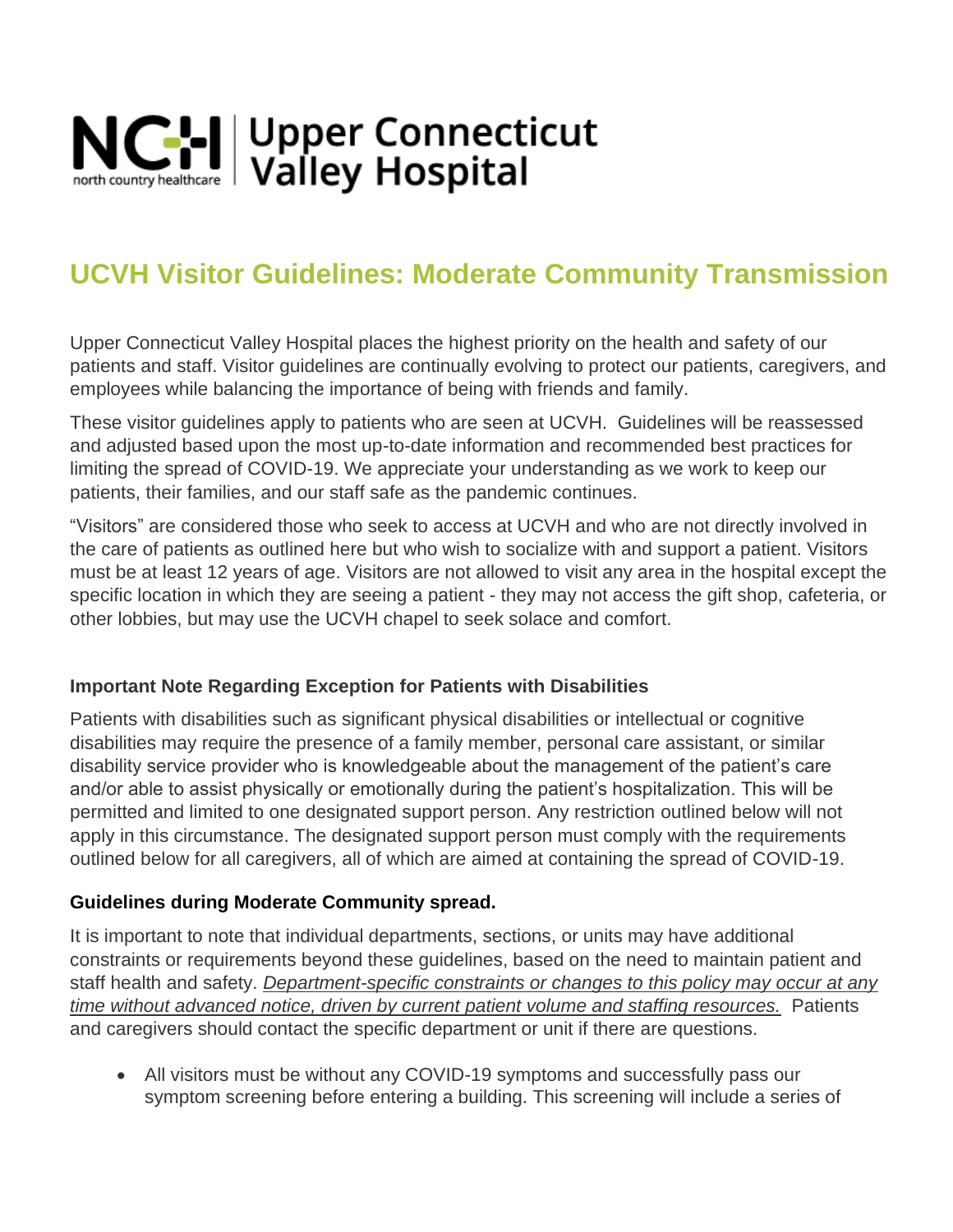questions and temperature check. Any visitor who has symptoms of COVID-19 will not be permitted in the building.

- Have not had a positive COVID-19 test in the past 10 days.
- Are not on quarantine due to travel or exposure to someone with COVID-19 per NH DHHS current guidelines.
- Visitors can expect to be screened every time they enter UCVH. They will be required to wear a surgical mask which will be provided. Which they may wear over their N95 mask. The mask must adequately cover the nose and mouth at all times while inside the facility.
- This includes wearing the mask in a patient's room.
- Follow staff instructions if you are asked to wear other protection in addition to a face mask.
- If you are not able to wear a mask, you must have a letter from a medical provider stating this. A face shield will be required.

# **Emergency Department**

Patients will be allowed TWO (2) visitors at a time while in the Emergency Department. Visitors will not be allowed for patients who present with COVID-19 or symptoms of COVID-19. Pediatric patients will be permitted to have two parents/caregivers present; any patient with a disability, as indicated above, will be permitted one visitor/caregiver. Any visitor will be required to pass entry screening and always wear a mask.

There may be times when the waiting area or department becomes too crowded to remain safe. When this occurs, visitors may be asked to wait in their car until the patient is ready for discharge or volume decreases. This will be determined by the manager, nursing staff or provider. It should only be used when the ED has patients in every room and the waiting room or a surge of infectious patients. The ED will contact the screener (ext. 4226) to let them know there are no visitors at this time and will remove the restriction when able. Pediatric patients will still be allowed to have one adult or guardian with them.

**Outpatient Appointments-** Including Laboratory, Imaging Services, Cardiopulmonary, Rehabilitation Services (PT, OT, ST), Cardiac Rehabilitation, Occupational Health, Ambulatory Nursing Services and Wound Care.

Adult patients who do not require a caregiver, as defined above, should attend their outpatient appointments alone. A parent/guardian will accompany a minor. An exception may be requested for one person to attend an appointment but must accompany patient into the exam room. If maximum seating in waiting room is met visitors and or patients will be asked to wait in vehicle to maintain safe distancing.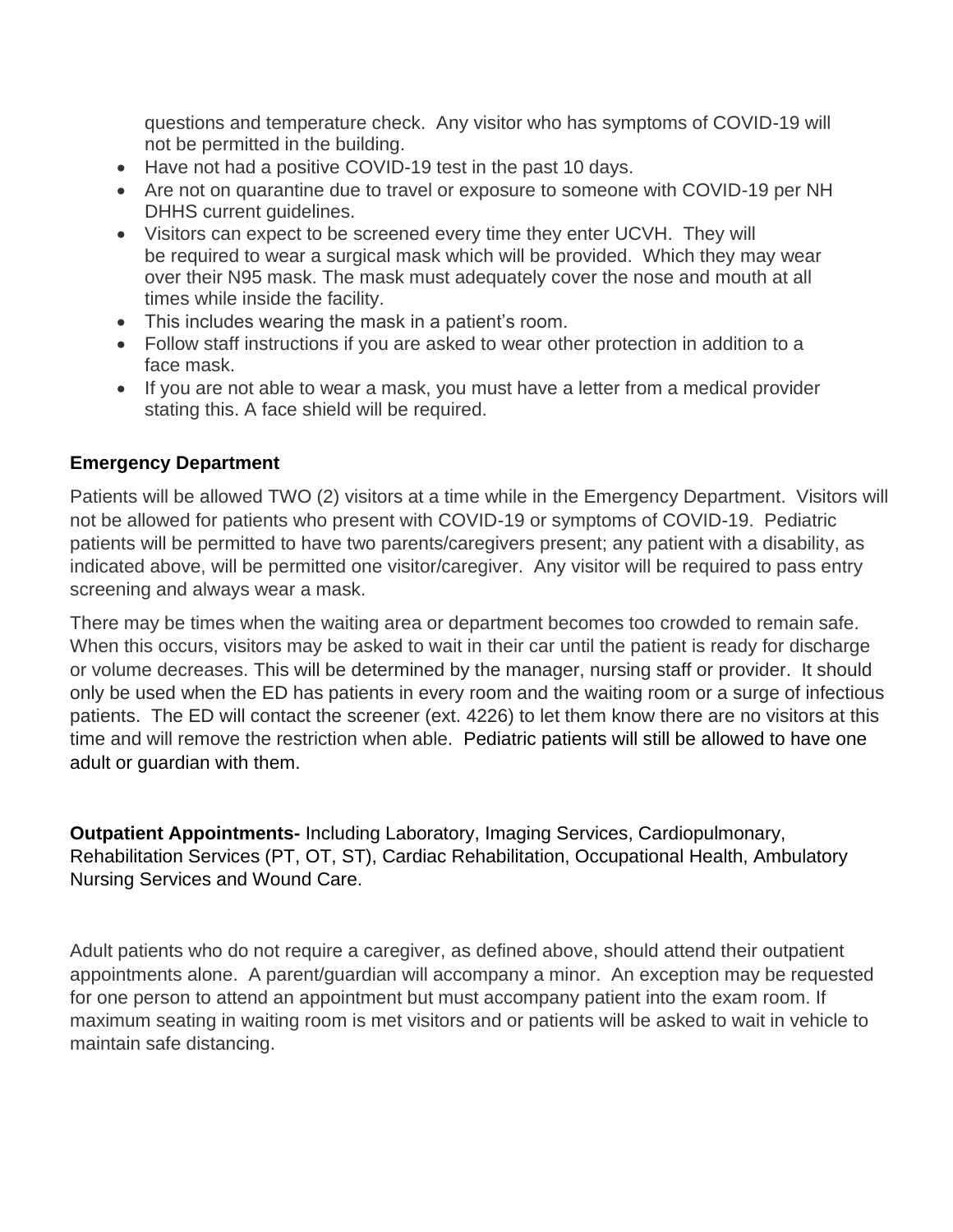# **Outpatient Procedures**

One visitor will be allowed with independent adult patients if requested. For surgical procedures, visitors will be allowed to wait in the designated waiting area if there is no crowding. If maximum seating is met visitors and or patients will be asked to wait in vehicle to maintain safe distancing.

All patients receiving anesthesia will require a responsible adult driver. The driver will deliver the patient at the entrance prior to procedure and will be notified by phone when the patient is ready for discharge. At the time of discharge, instructions may be reviewed with the driver or visitor/caregiver, if requested. For minors and/or patients requiring a caregiver, a caregiver/parent/guardian (only one person) will be screened at entrance doors, will be required to stay in the patient room for the entire surgical visit and must wear an appropriate mask during his/her time in the building.

## **Adult Inpatients**

Inpatients will be allowed up to two (2) visitors at a time. Visitors 12-18 must be accompanied by an adult. Virtual visits are encouraged, and we are happy to assist with them.

# **Inpatients Receiving End-of-Life Care (e.g., Comfort Measures Only (CMO), at Risk of Imminent Death**

Assuming the patient is not COVID-19 positive or under investigation for COVID-19, two (2) family members/friends may visit at a time. The determination that a patient meets these criteria will be made by the provider or charge nurse and is subject to change based on the patient's clinical condition. As with any visitors, they must pass screening and wear a mask while in the building.

Patients who do have COVID-19 may have 2 people at a time and follow staff instructions to wear additional protection in addition to a face mask. We will inform those visitors of the risk of contracting COVID-19 and appropriate quarantine procedures.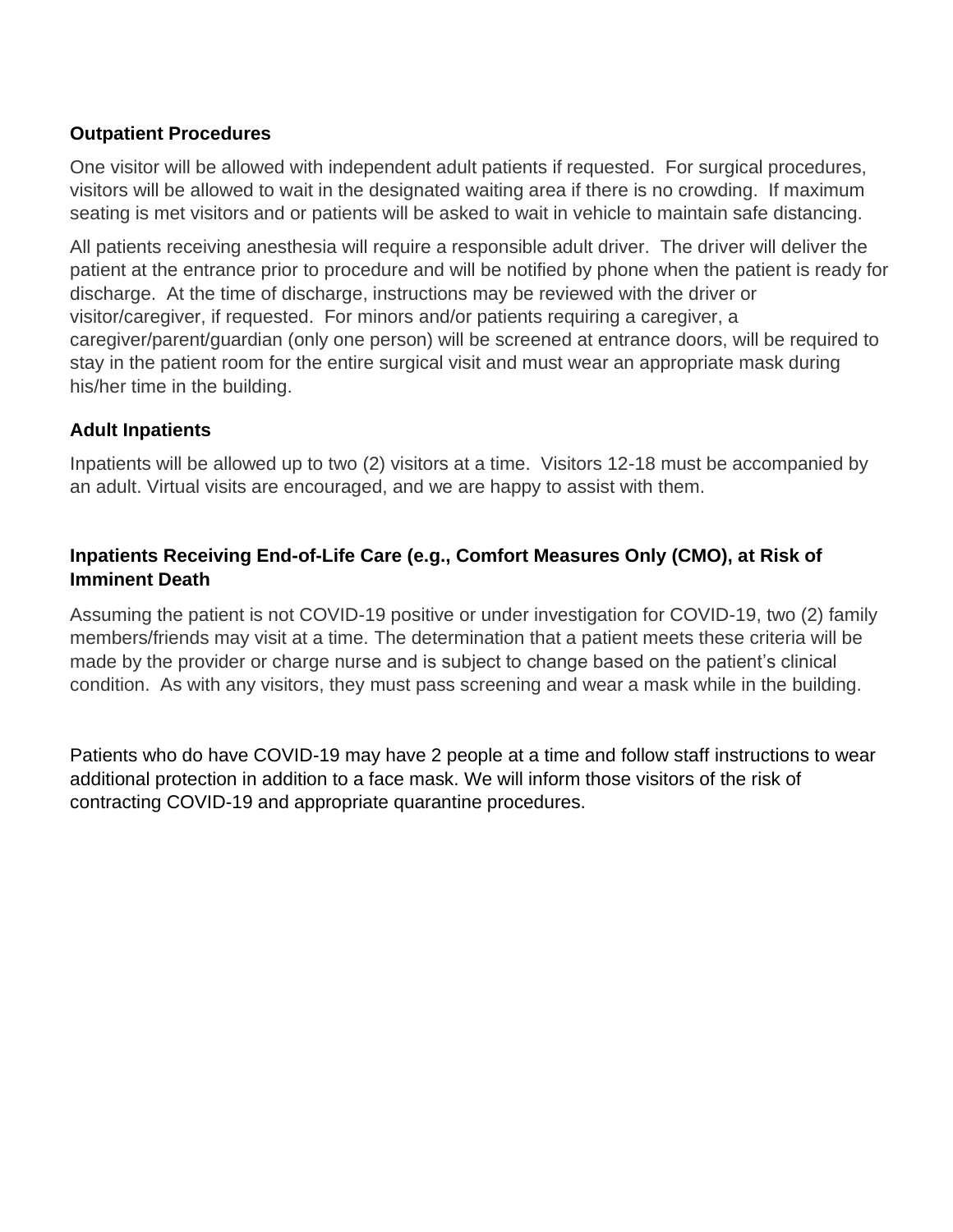

# **WMC Visitation Policy**

#### **Purpose:**

1. To outline the procedure for general visiting hours

2. To provide restrictions to visitation during hospital declared emergency events, including certain illnesses

3. To inform patients and visitors of visitation rights

4. To provide a support system and shaping a more familiar environment, engendering trust in families, creating a better working relationship between hospital staff and family members.

#### **Scope:**

- 1. Inpatient areas for general visitation
- 2. Outpatient areas for general visitation
- 3. Inpatient and outpatient areas for hospital declared emergency events, including certain illnesses
- 4. This policy does not encompass the physician practices.

#### **Policy:**

1. Each patient has the right, subject to his or her consent, to receive any visitors whom he/she designates including but not limited to a spouse, domestic partner, another family member or a friend. The patient has the right to withdraw this consent at any time.

2. Patient visitations shall not be restricted based on race, color, national origin, religion, sex, gender identity, sexual orientation or disability. All visitors will be given full and equal visitation privileges consistent with the patient's wishes.

#### **NH RSA 151:21 XVIII NH Patient Bill of Rights / Terminal Illness**

The patient shall be entitled to have the patient's parents, if a minor, or spouse, or next of kin, or a personal representative, if an adult, visit the facility, without restriction, if the patient is considered terminally ill by the physician responsible for the patient's care.

#### **Procedure:**

#### **General visitation – inpatient areas**

1. Each patient and family will be informed of the visitation policy at the time of admission.

2. Each patient is informed of his/her visitation rights including any clinical restriction or limitation of these rights, in advance of receiving patient care whenever possible.

3. Exceptions to the visitation policy may be made by the House Coordinator or Administrator on Call.

4. General visiting hours for the Medical Surgical Unit are from 08:00 to 20:00 Exceptions can be made for specific patients by request to the House Coordinator.

5. Visiting hours for the Intensive Care Unit are not restricted to a time frame, however visitors will be allowed at the discretion of the ICU nurse based on the policy.

6. Only two visitors are allowed at a time. Other visitors will be asked to wait in the Family Room or the Main Lobby.

7. During normal visiting hours, all children under the age of 15 will be accompanied and directly always supervised by an adult while in the facility.

8. Dress Code must include shoes and shirt and appropriate mask.

9. Visitors will be required to answer screening questions and may be asked not to visit if they display symptoms of infectious illness.

10. At the request of the House Coordinator, Communications will announce at 7:30pm "Visiting hours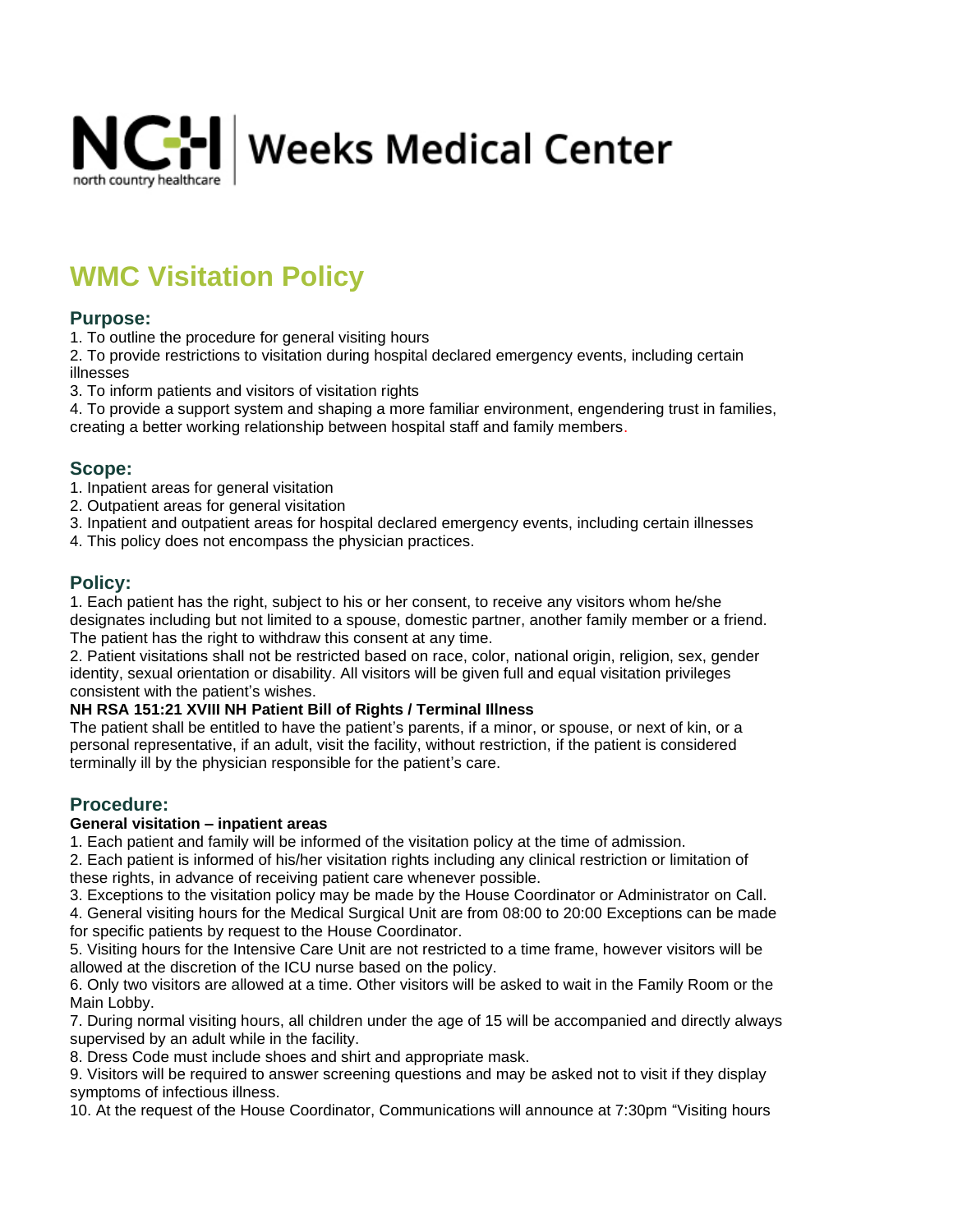will be ending at 8:00pm".

11. At the request of the House Coordinator, at 8:30pm Communications will announce, "Visiting hours are now over. Please leave the hospital promptly and quietly. Thank you and good night".

12. Visitors who do not leave at 8:30pm will be reminded of the visiting hours by the Nursing staff.

#### **General visitation - outpatient areas**

#### **1. Emergency Department**

a. Visiting hours for the Emergency Department are not restricted to a time frame; however visitors are normally limited to 2 immediate family members.

b. At the discretion of the ED Physician/RN visitors may be further limited if visitors are felt to interfere with patient care.

c. More than 2 visitors will be allowed only with the permission of the ED Physician or RN.

d. Exceptions to this policy will be made by the ED Physician/RN on a case-by-case basis.

#### **2. Same Day Surgery and Oncology**

a. Oncology: a single visitor is allowed to attend provider visit in oncology. During treatment and/or infusion, visitors are asked to wait in the waiting area.

b. Same Day Surgery: visitor will then wait in one of the designated waiting areas while the patient is in surgery. Post-operatively, the visitor may return to see the patient briefly, at the discretion of the surgeon, anesthetist or PACU nurse.

Hospital Declared Emergency Events

1. Based upon a decision of the Hospital Command Center / Incident Command, visitation restrictions may be imposed. These restrictions may be related to a hospital declared emergency event, including certain illnesses. Restricted groups may include:

a. Individuals with Covid or flu-like symptoms should not visit any patients at Weeks Medical Center. These symptoms include but are not limited to:

i Fever greater than 100.4 F

ii Cough

iii Sore Throat

iv Runny or stuffy nose

v Diarrhea and vomiting

vi Loss of taste or smell

b. WMC will take steps to inform patients and family members of the visitation restrictions.

c. If an individual insists on visiting a patient while experiencing these symptoms they MUST use universal precautions (gown, mask, gloves) while in the facility.

d. Children under the age of 18 may not be allowed to visit patients in certain emergency situations. e. Weeks Medical Center reserves the right to further restrict visitations as needed which may include:

i. Infection Control Issues

i. Interference with the care of other patients

ii. An existing Court Order restricting contact

iii. Disruptive, Threatening or Violent behavior of any kind

iv. Patient or patient's roommate needs rest or privacy

v. A patient undergoing a care intervention. However, any patient who requests that at least one visitor be allowed to remain in the room to provide support and comfort will be allowed. f. Individuals who do not follow Substance abuse protocols.

g. Visitation shall not interfere with the care of other patients

h. A refusal of an individual's request to be treated as the patient's support person with respect to visitation rights must be documented in the patient's medical record, along with the specific basis for the refusal.

i. When a patient is incapacitated or otherwise unable to communicate his or her wishes and no one has presented an advance directive, an individual who asserts that he/she, as the patient's spouse, domestic partner (including a same-sex domestic partner), parent or other family member, friend, or otherwise, is the patient's support person is to be accepted without a demand for supporting documentation